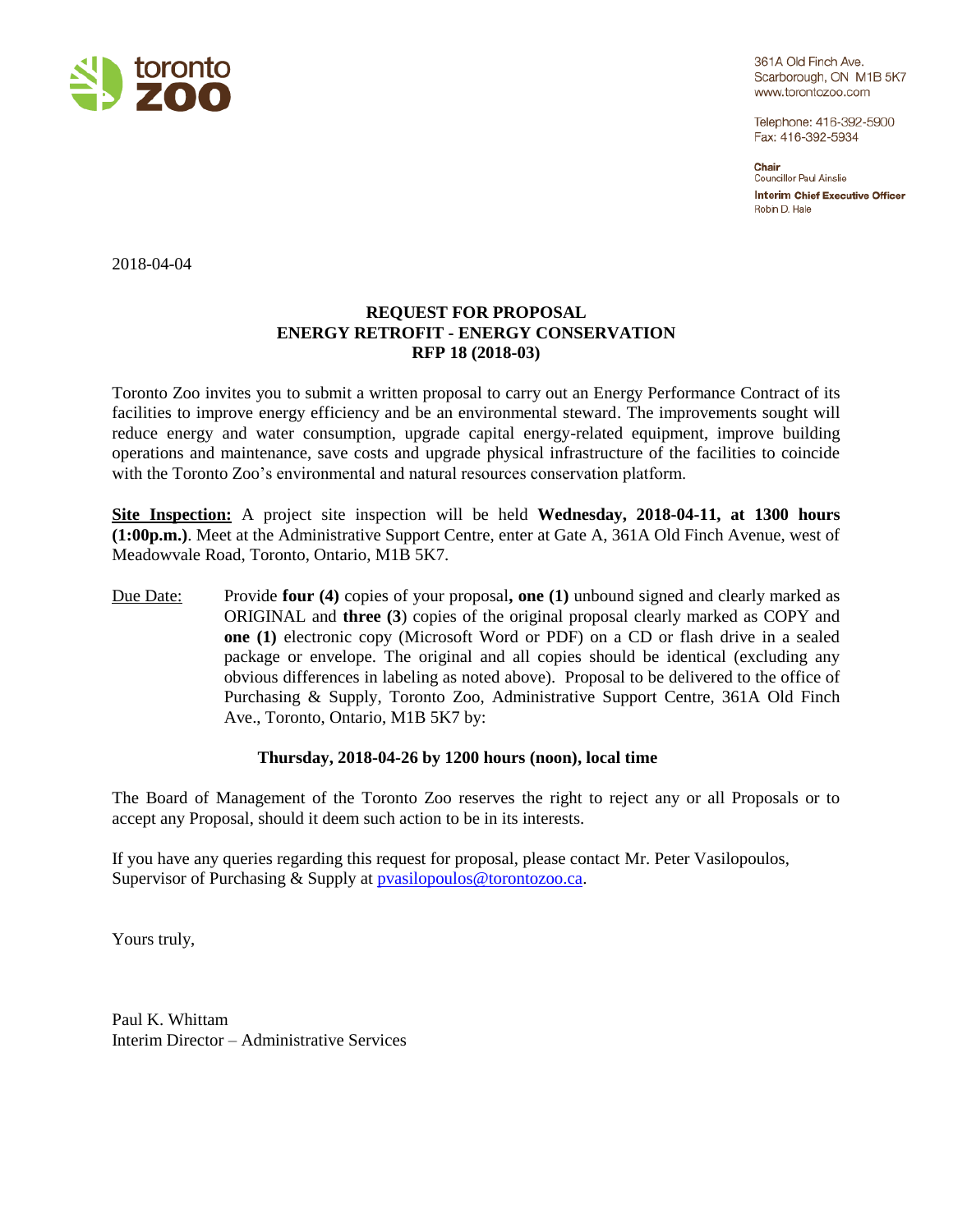# **Table of Contents**

| <b>SECTION</b>    | <b>SECTION DESCRIPTION</b>   | PAGE (S)       |
|-------------------|------------------------------|----------------|
| <b>RFP LETTER</b> | <b>Invitation Letter</b>     |                |
| <b>T.O.C.</b>     | <b>Table of Contents</b>     | $\overline{2}$ |
| 1.0               | Instructions                 | 3              |
| 2.0               | Definitions                  | 4              |
| 3.0               | Background                   | 5              |
| 4.0               | Scope of Project             | 6              |
| 5.0               | <b>Response Requirements</b> | 7              |
| 6.0               | <b>Schedule of Events</b>    | 8              |
| 7.0               | Proposal Evaluation Criteria | 9              |
| 8.0               | <b>Contract Requirements</b> | 9              |
| 9.0               | Terms & Conditions           | 10             |
| 10.0              | <b>Submission Forms</b>      | 18             |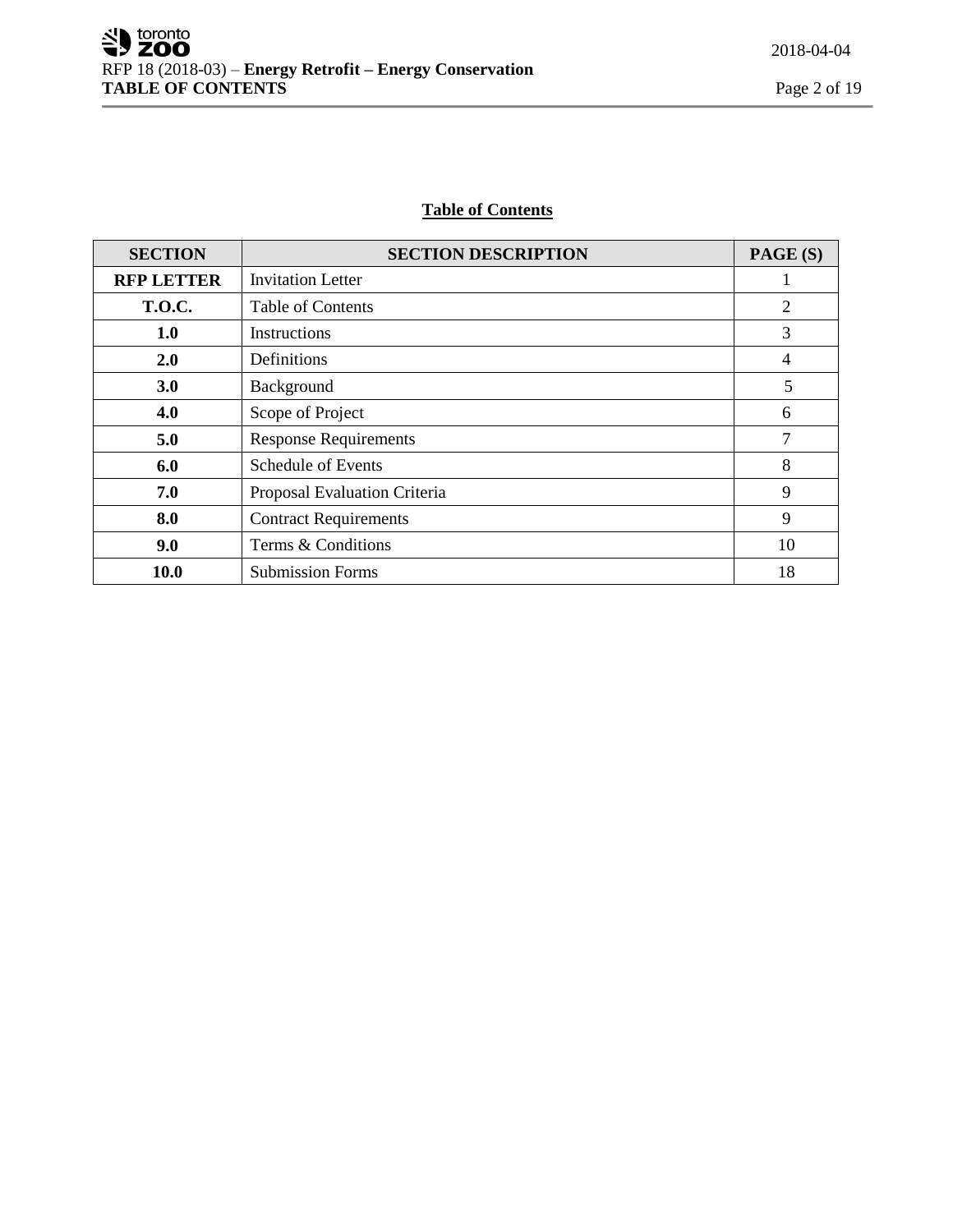#### **1.0 INSTRUCTIONS**

- **1.1** Ensure that you have received all **19** pages of the RFP package.
- **1.2** Complete ALL FORMS by due date and time received on or before **Thursday, 2018-04-26, by 1200 hours (noon) local time** or your Proposal will not be considered. Include signed copies of any addenda with your submission package. Use the attached submission label when you submit your response and deliver to the Toronto Zoo
- **1.3** Provide **four (4)** copies of your proposal**, one (1)** unbound signed and clearly marked as ORIGINAL and **three (3**) copies of the original proposal clearly marked as COPY and **one (1)** electronic copy (Microsoft Word or PDF) on a CD or flash drive in a sealed package or envelope. The original and all copies should be identical (excluding any obvious differences in labeling as noted above).
- **1.4** If the Toronto Zoo determines that an amendment is required to this RFP, the Toronto Zoo representative will issue by email or post a written addendum on the Toronto Zoo Website that will form part of this RFP. No amendment of any kind to the RFP is effective unless it is provided by email or posted in a formal written addendum on the Toronto Zoo website. Upon submitting a Proposal, Proponents will be deemed to have received notice of all addenda and acknowledged on the submission form.
- **1.5** Proposals must not be submitted by facsimile or email.
- **1.6** Unless otherwise indicated herein, the prices stated are payable in Canadian Funds.
- **1.7** Show itemized cost of HST if applicable.
- **1.8** Use the attached submission label, when you submit your response in a sealed envelope or package and deliver to the Toronto Zoo.
- **1.9** Prices shall remain in effect for a period of ninety (90) days from the Proposal due date.
- **1.10** The Successful Proponent will conform to and enforce strict compliance with the Occupational Health and Safety Act R.S.O. 1990, as amended (OHSA) and Workplace Safety and Insurance Board (WSIB) in the performance of the Work/Services.
- **1.11** The Successful Proponent must adhere to all relevant Toronto Zoo policies, including, but not limited to, the Toronto Zoo Health and Safety Policy, the Working in the Vicinity of Animal Containments Policy and the Vehicles on Site Policy, copies of which the Chief Operating Officer (COO) shall supply to the Successful Proponent.
- **1.12** The Successful Proponent shall keep proper record of accounts including supporting documents for the services rendered as a result of this RFP and these records of account shall be open for inspection and/or audit by the Zoo upon reasonable request during normal business house at the Zoo. Such records shall be retained for two (2) years following the completion of the services.
- **1.13** The RFP should not be construed as an offer or a contract to purchase goods or services.
- **1.14** Proponents shall not issue any news releases or make any public announcements concerning the RFP, the awarding of this or any contract or any element of the subject project without the prior written consent of the Toronto Zoo and then, only in coordination with the Toronto Zoo.
- **1.15** For any questions concerning the contract terms and conditions of this RFP, please contact:

Peter Vasilopoulos Supervisor, Purchasing & Supply Tel: 416-392-5916 Fax: 416-392-6711 E-mail: pvasilopoulos@torontozoo.ca

For any technical queries concerning the specifications of this RFP, please contact: Kyla Greenham, Curator of Conservation & Environment E-mail: kgreenha[m@torontozoo.ca](mailto:rhale@torontozoo.ca)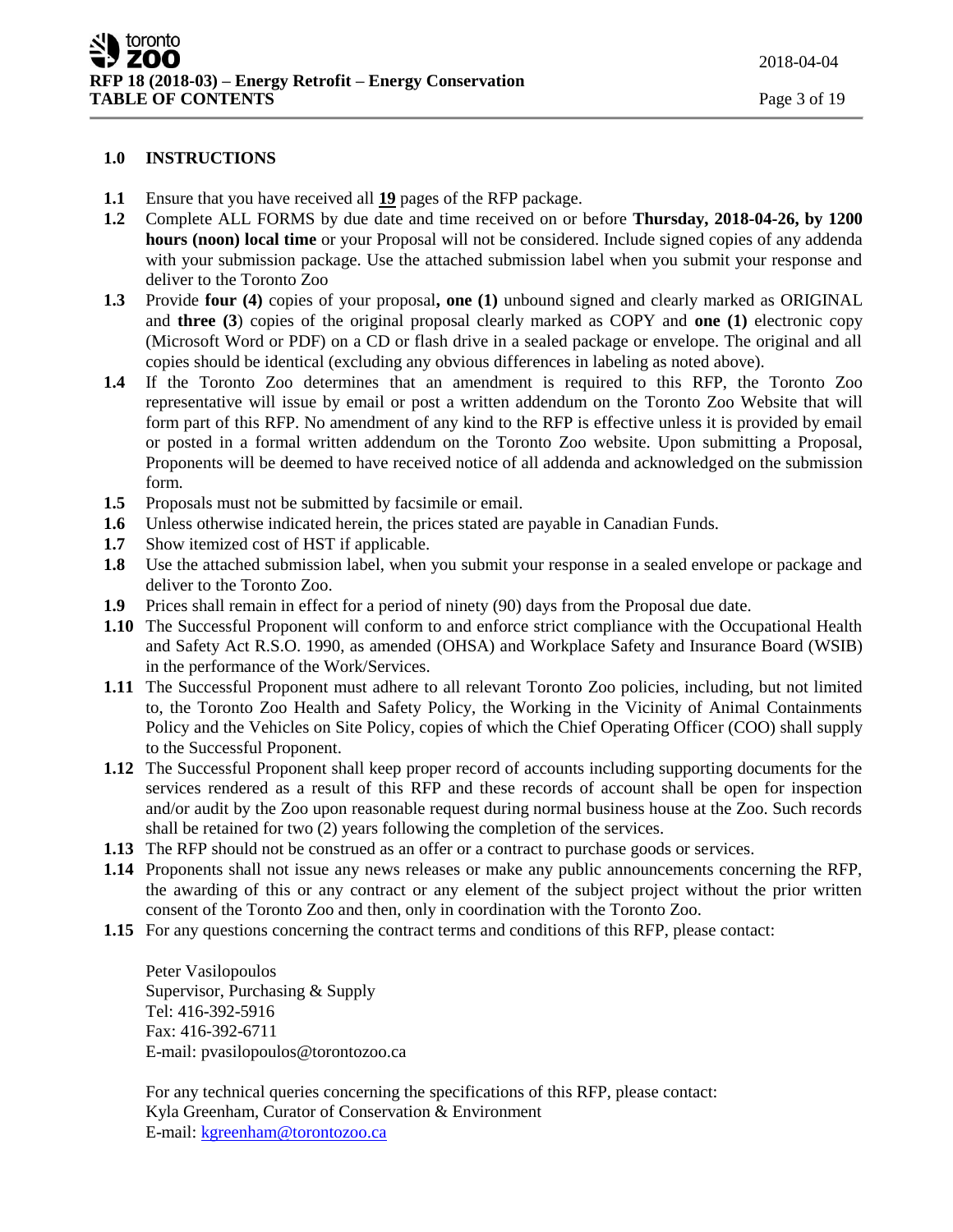#### **2.0 DEFINITIONS**

- 2.1 The following definitions will apply to this Request for Proposal and to any subsequent Contract:
	- 2.1.1 "**Board**" means the Board of Management of the Toronto Zoo;
	- 2.1.2 **"COO"** means the Chief Operating Officer or designate of the Toronto Zoo;
	- 2.1.3 "**Consultant**" means the person, partnership or corporation contracting with the Board to provide the required Services;
	- 2.1.4 "**Contract**" means acceptance by the Toronto Zoo (by way of written acknowledgement, Agreement,, Contract or Purchase Order) to furnish Services for money or other considerations;
	- 2.1.5 "**Contract Price**" means the price payable under the contract to the Consultant, being the Proposal Price eventually accepted by the Board of Management of the Toronto Zoo subject to any changes pursuant to the Contract Requirements;
	- 2.1.6 "**Cost Optimization Engineering**" means an engineering design resulting in the best financial business case in accordance with stated goals for the project design;
	- 2.1.7 "**Deep-Dive**" refers to a project based on considering every possible energy efficiency measure and every applicable innovation in energy efficiency, clearly defining the priority of actions in order of immediate payback to long-term payback;
	- 2.1.8 "**Detailed Concept Report**" will provide specific description of the proposed changes that will maximize the reduction of utility and operational costs through this project. The report will outline a description of existing equipment and systems, condition and operating methods, and will identify the anticipated strategies and detailed project scope of all the infrastructure improvement measures and anticipated savings;
	- 2.1.9 **"Integrated Energy Performance Contracting (IEPC) Firm, Proponent or Bidder"** means a Proponent whose methodology is based on the Integrated Project Delivery model common to the industry;
	- 2.1.10 "**Net** Present **Value (NPV)**" is a calculation which the selection committee will use to take into consideration the project savings, grants, payback period, incentives and overall value of the project.
	- 2.1.11 **"Preferred Proponent"** means the Proponent whose Proposal, as determined by Board staff through the evaluation analysis described in the RFP, provides the best overall value in meeting the Board's requirements, and may be recommended for award;
	- 2.1.12 **"Proponent"** means an individual or company that submits or intends to submit, a proposal in response to this Request for Proposal;
	- 2.1.13 "**Proposal Price**", "Contract" and "Contract Documents" have the meanings set out therefore in clauses contained in these documents;
	- 2.1.14 **"Request for Proposal (RFP)"** means the RFP document in its entirety, inclusive of any addenda that may be issued by the Toronto Zoo;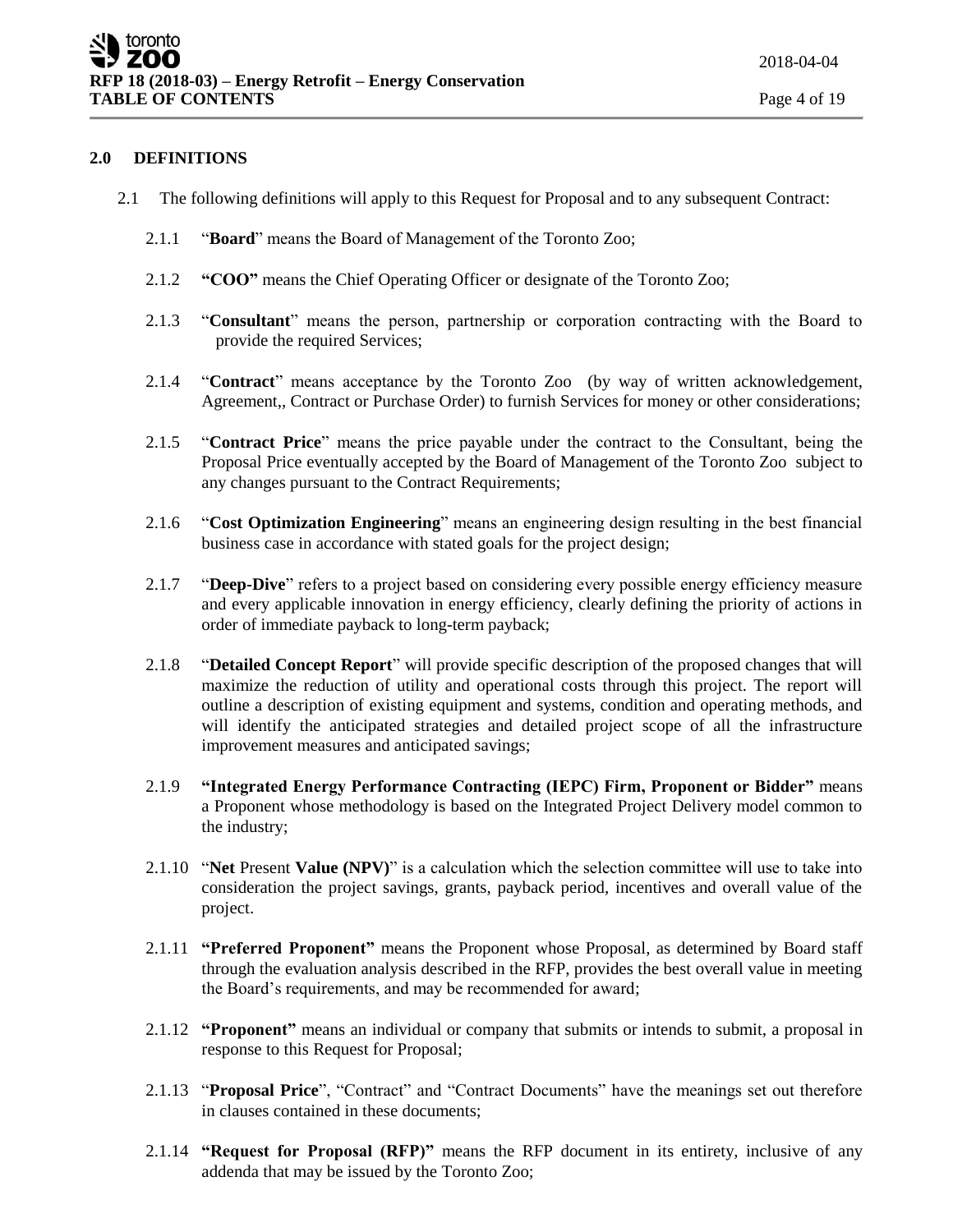- 2.1.15 "**Services" or "Work**" means everything that is necessary to be performed, furnished delivered by the Consultant to meet the Consultant's obligation under this Contract;
- 2.1.16 **"Successful Proponent"** means the Preferred Proponent with whom the Board intends to negotiate an awarded Agreement.

#### **3.0 BACKGROUND**

The Toronto Zoo was founded to exhibit and conserve animal, plant, and fish species and has become well known for advancing wildlife conservation, often in partnership with governments, not for profits, and other Zoos at the local, national and international scale.

At about 287 hectares (710 acres) the Toronto Zoo is one of the world's largest Zoos. The Toronto Zoo is divided into geographic zones of the world each representing the natural habitat and species of the world region.

Promoting wildlife conservation, sustainability and biodiversity are the key parts of the Zoo's mission, and is reflected in its scientific research, programming and educational outreach. The Strategic Plan for the Toronto Zoo seeks to further enhance the Toronto Zoo's efforts at wildlife conservation excellence with a focus on Canadian species. A Master Plan currently being completed will reinforce this objective through sustained and focused capital investment over the next 15 to 20 years. Please see the following link to review the Strategic Plan

#### <http://www.torontozoo.com/ExploreTheZoo/Vision/>

The Toronto Zoo, is a premier leisure destination in Ontario attracting around 1.25 million visitors annually within a highly competitive market. The Toronto Zoo generates enough revenue from attendance and on site spending to cover approximately 80 percent of its operating costs including its conservation and educational programming. The balance of its operating costs are covered by the City of Toronto as the Toronto Zoo is an agency of the City of Toronto. Some conservation activity is funded by government grants. The Toronto Zoo is currently establishing a foundation to help it with its funding and programing needs.

The Toronto Zoo is a complex business with a diversity of people talent in areas such as animal care, trades, horticulture, animal nutrition, veterinary science, and reproductive biology. As such the Zoo is highly focused on the use and creation of knowledge. A challenge for the Toronto Zoo is attracting, motivating, and retaining talent especially given workforce succession.

The Toronto Zoo works in partnership with its local and regional institutions. Key institutional partners are Parks Canada at the Rouge National Urban Park (RNUP), the Toronto and Region Conservation Authority, City of Toronto, the Ministry of Natural Resources and the Universities of Toronto (Scarborough campus), York and Guelph. The Toronto Zoo views part of its future success tied to effective collaboration with these partners.

## **4.0 SCOPE OF PROJECT**

Proposals are invited from IEPC Firms to carry out an Energy Performance Contract of its facilities. The Zoo is interested in entering into an agreement with a qualified IEPC Firm who has demonstrated ability to provide proactive and innovative solutions based on expert knowledge of Energy Conservation Measures (ECMs). The appropriate IEPC Firm has experience with other Zoo facilities. This is not limited to just technical aspects and measures but the appropriate Proponent also offers a mission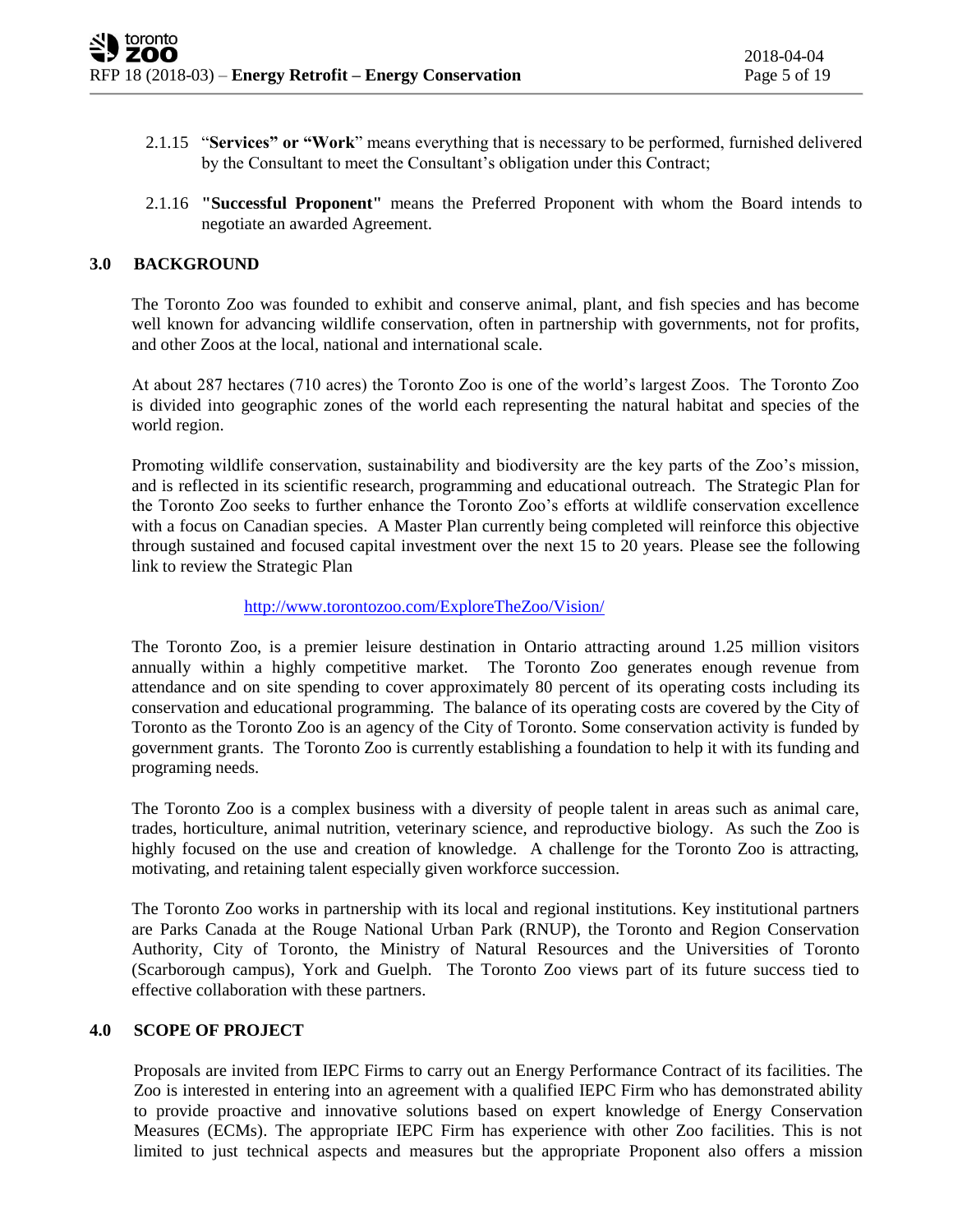integrated approach and expertise in relating facility investments to overall stakeholder climate. Toronto Zoo seeks to satisfy the following objectives in an agreement resulting from this RFP:

## 4.1 **Main Objectives:**

- Select an IEPC Firm to develop the highest quality energy performance contracting solution.
- Implementation of the chosen solution components as recommended by the IEPC, at the discretion of the Toronto Zoo.

## 4.2 **Proposed project designs should align with the following Core Goals:**

- Energy Savings 100% priority
- Animal and Plant Welfare 100% priority
- Asset Renewal 20% priority
- Environmental Sustainability and GhG Reductions 80% priority
- Payback period Range of 4 years to 6 years
- Project must be 100% self-funding through energy savings and grants

## 4.3 **Tasks:**

## 4.3.1 **Energy Retrofit Study**

- Identify in the project design guaranteed energy savings and infrastructure opportunities in a diverse selection of facilities that will result in a decrease in overall operating costs of the facilities.
- Recommend deferred maintenance and systems replacement in a selection of facilities as identified in the Detailed Concept Report.
- Design proven energy-efficient systems using extensive facility energy retrofit experience and professional project management skills.
- Continuously monitor all available municipal, provincial national incentive programs.
- Identify all available incentives and grants.
- Identify options and financial consulting to the Toronto Zoo for vendor financing of the energy performance contract and/or support.

## 4.3.2 **Implementation of Energy Retrofit Project**

- Cross-validate energy conservation measures with facility condition to assess the best strategies to address deferred maintenance.
- Acting as Toronto Zoo's agent, make all necessary applications for available incentive programs.
- Implement the deferred maintenance and systems replacement as outlined in the Detailed Concept Report and approved by the Toronto Zoo in a successful energy management program.
- Coordinate the work with others, including occupiers, HVAC and electrical contractors etc.
- Quality Assurance, Warranty and Commissioning of the project.
- Energy Performance Contract Guarantee for the project.
- Train and increase awareness of Zoo staff and visitors on matters related to energy conservation.
- Provide technical training to Zoo facilities staff.
- Monitor the performance of systems and guarantee energy savings for the duration of the energy performance contract guarantee.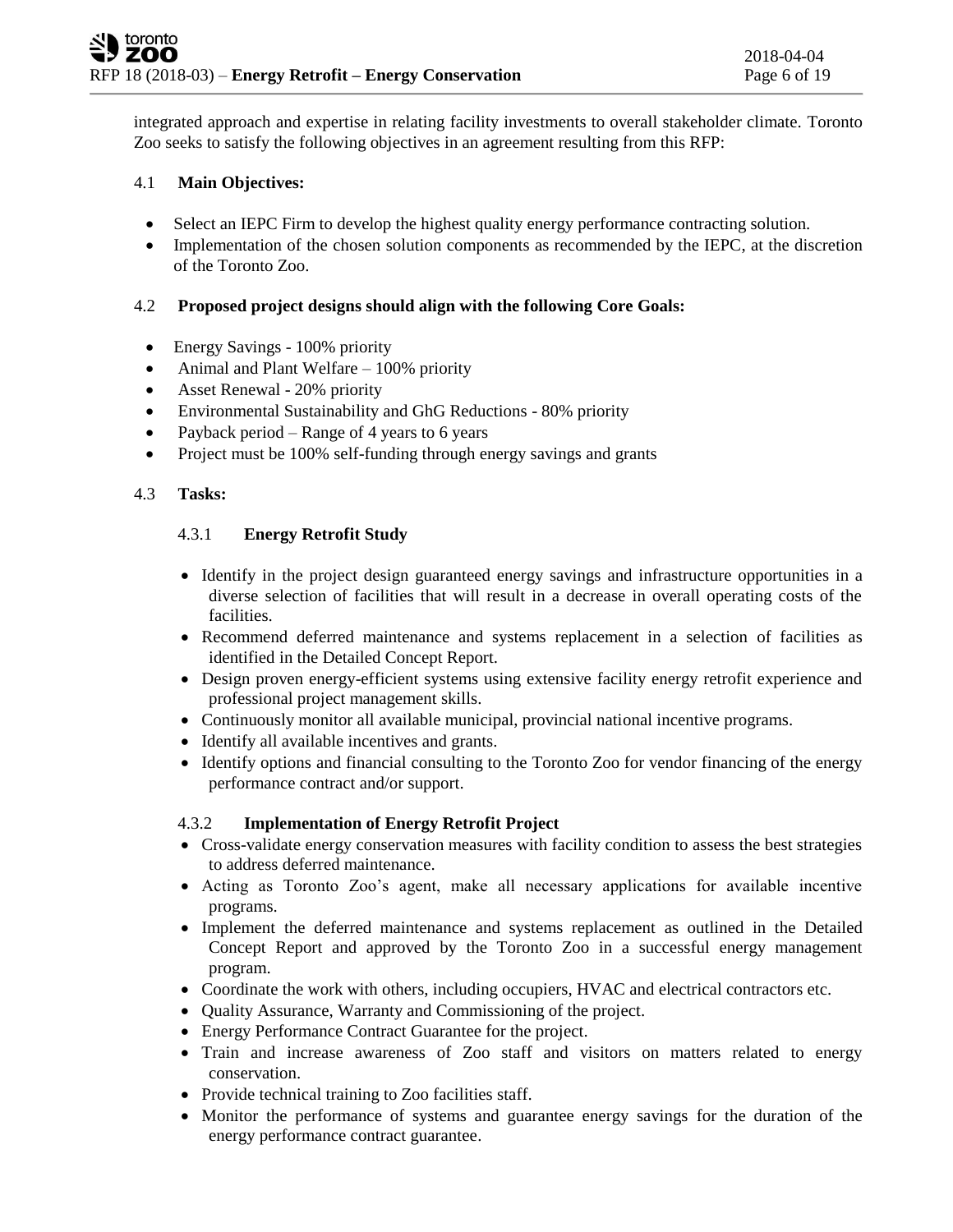Work with Toronto Zoo's Project Management Team concerning design criteria and benchmarks for new facility construction and future renovations creating a platform of sustainable energy efficient facilities.

## 4.3.3 **Energy Conservation Measures Consideration**

It is expected that, as a minimum, the following energy conservation techniques will be investigated by the IEPC Firm on an individual basis or in combination with other techniques, and implemented as Energy Conservation Measures (ECM) if deemed consumption effective by Toronto Zoo and the IEPC Firm:

- Integrated Energy Management Control Systems,
- Lighting Retrofits, Redesign and Controls,
- Steam, Hot Water and Chilled Water System Optimization,
- Boiler Plant Optimization,
- Air Distribution Optimization,
- Variable Speed Drives and/or Two-speed Drive,
- Heat Recovery,
- Water Conservation Strategies,
- Renewable Technologies, and
- Other measures

Any other measures proposed by the proponent will also be considered. All measures considered must utilize proven, readily and locally available technologies and result in verifiable energy savings. Equipment must be able to be serviced locally.

## **5.0 SUBMISSION REQUIREMENTS**

Provide **four (4)** copies of your proposal**, one (1)** unbound signed and clearly marked as ORIGINAL and **three (3**) copies of the original proposal clearly marked as COPY and **one (1)** electronic copy (Microsoft Word or Adobe Acrobat PDF) on a CD or flash drive in a sealed package or envelope. The original and all copies should be identical (excluding any obvious differences in labeling as noted above).

- 5.1 Provide the following information as part of their proposal in this order:
	- 5.1.1 Cover letter
	- 5.1.2 Table of Contents
	- 5.1.3 Signed Proposal Submission Forms
	- 5.1.4 Executive summary of proposal
	- 5.1.5 Project at a glance of the project business case and environmental benefits
	- 5.1.6 Corporate Profile
	- 5.1.7 Qualifications
	- 5.1.8 Team Expertise
	- 5.1.9 Minimum of three (3) References
	- 5.1.10 Project Methodology and Approach
	- 5.1.11 Proposed Project and Schedule
	- 5.1.12 Financial Summary and cost proposal
	- 5.1.13 Details on the performance contract guarantee
	- 5.1.14 Details on the commissioning plan
	- 5.1.15 Details on the Monitoring and Verification

The Proponent should submit a Submission in a particular submittal format, to reduce paper, encourage our recycled product expectations, and reduce package bulk. Bulk from binders and large packages are unwanted. Vinyl plastic products are unwanted.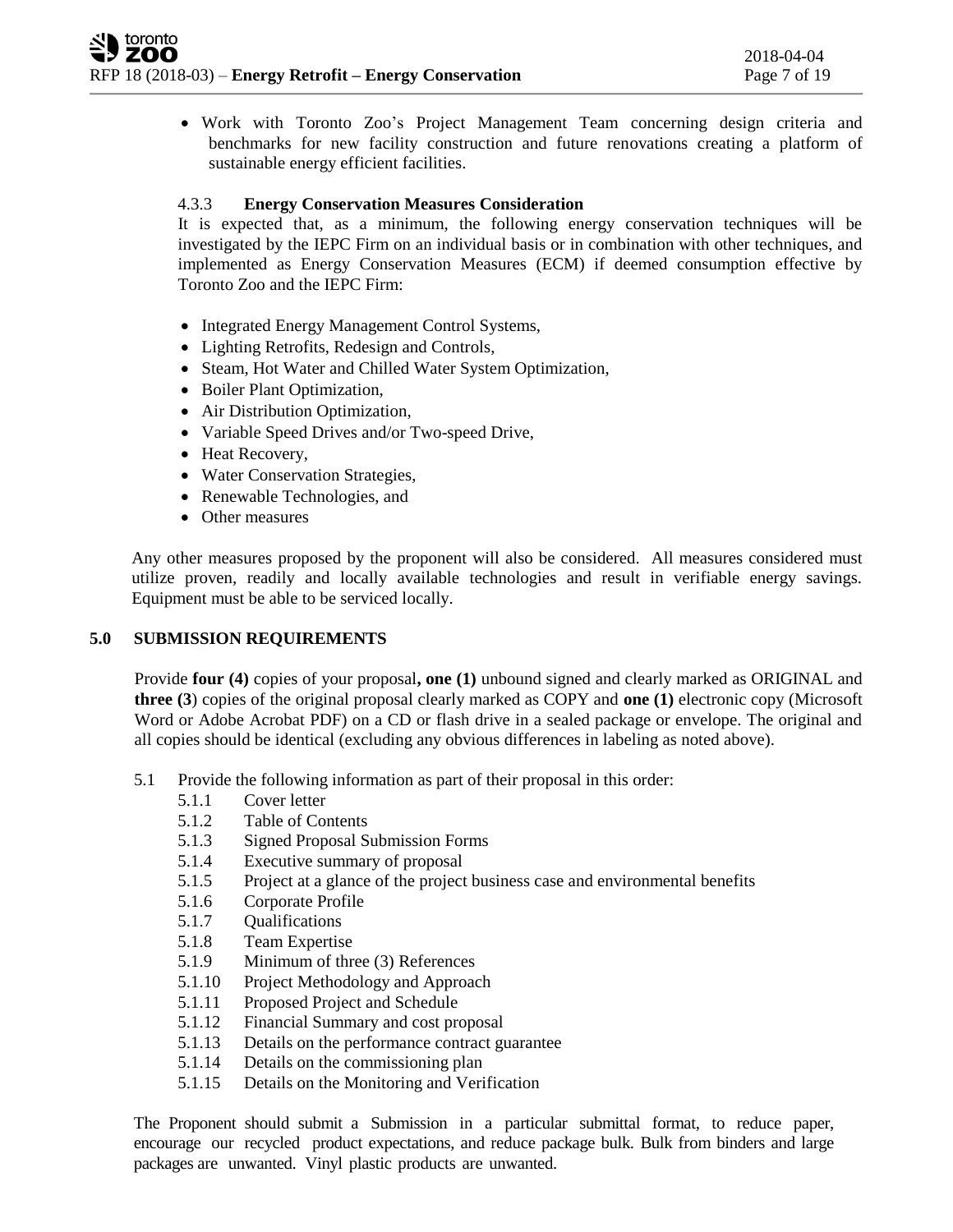Please do not use any plastic or vinyl binders or folders. The Toronto Zoo prefers simple, stapled paper copies. If a binder or folder is essential due to the size of your Proposal, they should be fully 100% recycled stock.

The Toronto Zoo seeks and prefers submissions on 100% Post Consumer Fibre (PCF) paper, consistent with the Toronto Zoo's environmental practices. All copies of all pages of the Proposal should be printed in duplex (i.e. on both sides of the pages) where possible.

## 5.2 **Mandatory Requirements**

The Mandatory Requirements listed below will be evaluated on a simple pass or fail (i.e. compliant or noncompliant) basis. Proposals which fail to meet any of the Mandatory Requirements will be deemed non‐compliant and will be given no further consideration.

Proposals MUST demonstrate compliance with all of the following Mandatory Requirements and MUST include the necessary documentation in the General Requirements, as appropriate, to support compliance.

- a) **Mandatory Requirement # 1**: Proponent MUST provide 5 project references for Energy Savings Performance Contract projects undertaken or completed in Canada or the USA, in the last 3 years, each having a capital retrofit value of \$1,000,000 or greater.
- b) **Mandatory Requirement # 2:** Proponent MUST provide details on financial support of the energy guarantee and their ability to underwrite the guarantee. Third party financing will not be considered.
- c) **Mandatory Requirement # 3:** Proponent MUST attend a mandatory guided tour of facility and site visit. Necessary information regarding the Zoo facilities will be distributed and Proponents will be given the opportunity to ask questions and seek additional information.
- d) **Mandatory Requirement # 4:** Proponent MUST provide a post project consultant to coordinate with Zoo facilities staff to ensure optimal operations of the systems to achieve guaranteed savings.

## 5.3 **Agents/Subcontractors**

The Proponent shall indicate whether the Proponent intends to use agents or subcontractors to perform the services outlined in the Agreement and shall provide details on who they are and the service(s) the agent/subcontractor shall perform. All agents/subcontractors for the primary Proponent shall identify that their COR is "In the Process", "Audit Pending" or "Certificate of Recognition". The successful Proponent shall remain responsible for the performance of the Agreement notwithstanding its use of agents or subcontractors as approved by the Toronto Zoo.

If the Proponent is not using agents or subcontractors on this RFP, the Proponent should respond by stating not applicable.

## **6.0 SCHEDULE OF EVENTS:**

The following is a tentative schedule for the Energy Retrofit process.

| <b>Pre-Award</b>                                 |            |
|--------------------------------------------------|------------|
| Release of RFP                                   | 2018-04-05 |
| Mandatory guided tour of facility and site visit | 2018-04-11 |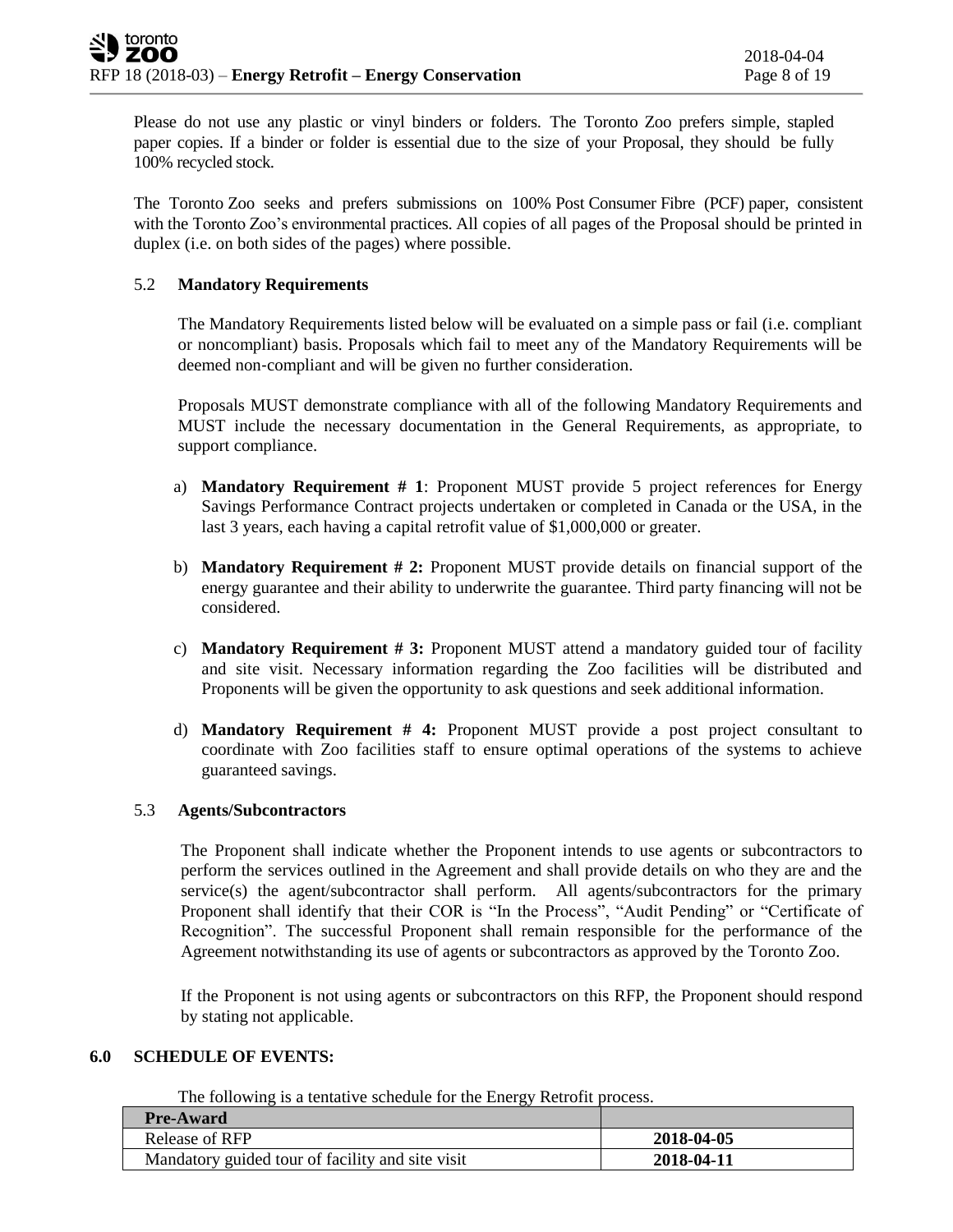| Proponents' Question Deadline                                                                                            | 2018-04-16         |
|--------------------------------------------------------------------------------------------------------------------------|--------------------|
| <b>Submission Due</b>                                                                                                    | 2018-04-26         |
| IEPC Firm presentations (as required)                                                                                    | Week of 2018-05-07 |
| Selection of Successful Proponent, issuance of a purchase order<br>or agreement to carry out the detailed Concept Report | Week of 2018-05-14 |
| Post-Award                                                                                                               |                    |
| Kick Off Meeting                                                                                                         | Week of 2018-05-21 |

The RFP process and project will be governed according to the above schedule or other schedule provided by the Consultant and approved by the COO. Although every attempt will be made to meet all dates listed, the Toronto Zoo reserves the right to modify any or all dates at its sole discretion. Appropriate notice of change will be provided, in writing, as soon as is feasible so that each Proponent will be given the same nonpreferential treatment.

## **7.0 PROPOSAL EVALUATION CRITERIA**

- 7.1 The Proponent is urged to ensure that its Proposal is submitted in the most favourable terms in order to reflect the best possible potential, since less than best potential could result in exclusion of the Proposal from further consideration.
- 7.2 The Agreement will not be awarded to the Proposal with the lowest cost, but rather, award shall be based on a combination of related expertise, prior project experience and price. Additionally, the Zoo may accept or reject any part of the Proponent's bid. Proponents are not required to calculate their own NPV, however it should be known that the best overall NPV as opposed to the lowest price will earn the highest score on the financial aspects of the selection criteria.
- 7.3 An Evaluation Team comprised of representatives designated by the Zoo will evaluate responses to the RFP.
- 7.4 There are three steps to the pre-defined evaluation process:
	- Step 1 Initial Review of Responses Step 2 – Evaluation of Submitted Proposals
	- Step 3 Evaluation of Presentations
- 7.5 Step 1 Initial Review of Responses

The Zoo will open only those Proposals received by the Proposal Deadline and time specified within this RFP. Immediately upon opening, the Zoo will review each Proposal for compliance with the instructions and conditions applicable to this RFP. The Zoo, at its option, may seek Proponent retraction and clarification of any discrepancy/contradiction found during its review of Proposals.

- 7.6 Step 2 Evaluation of Submitted Proposals
	- 7.6.1 The Evaluation Team will evaluate each submitted Proposal, that has passed through Step 1, on criteria that will include, but not necessarily be limited to, the following:

| <b>Question</b>                                     | Weight %         |
|-----------------------------------------------------|------------------|
|                                                     | <b>Comply or</b> |
| <b>Mandatory Requirements</b>                       | Non-comply       |
| 1. History, Corporate Organization and Track Record | 35%              |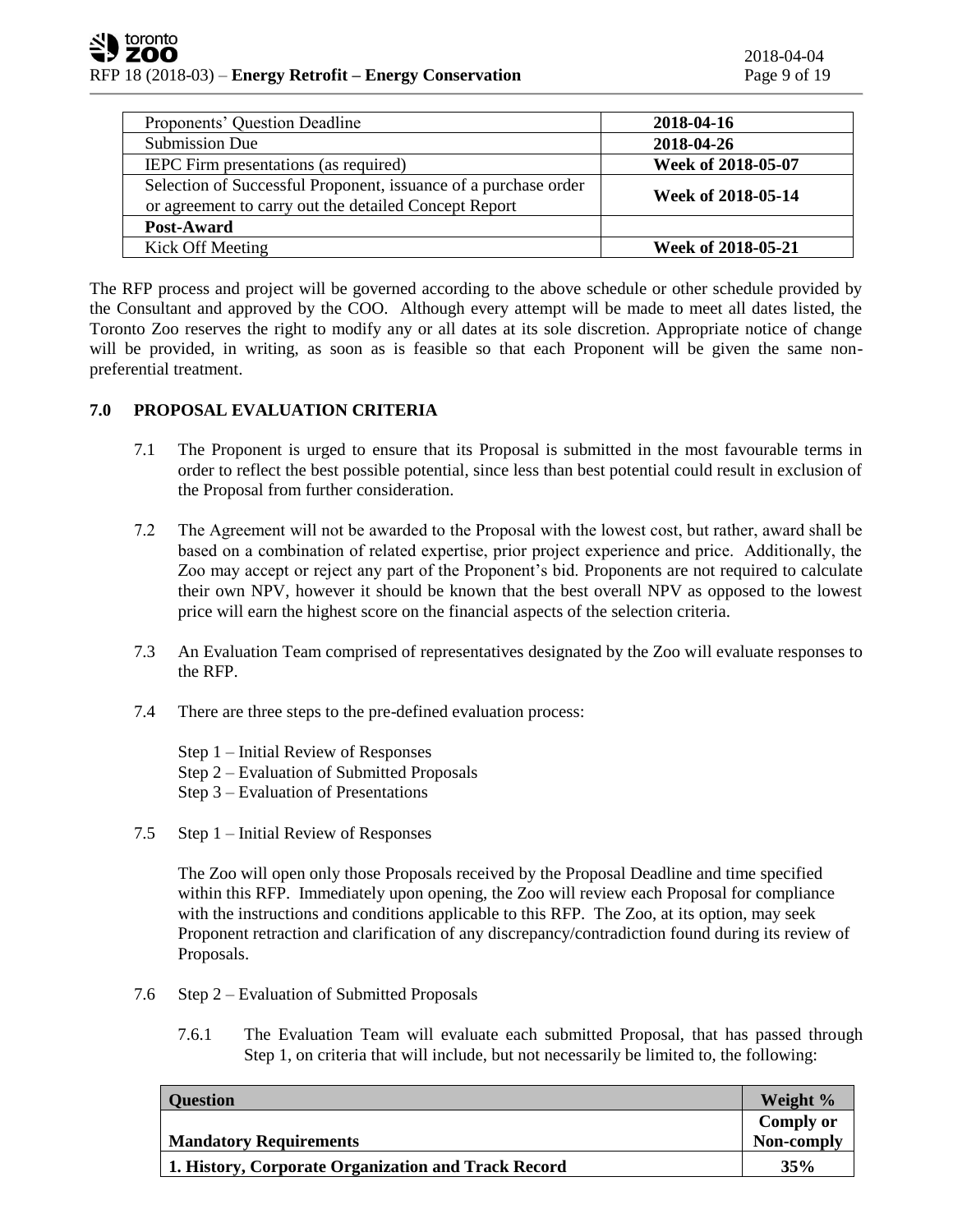| 2. Technical Qualifications and Approach | 40%  |
|------------------------------------------|------|
| 3. Financial                             | 25%  |
| <b>Total</b>                             | 100% |

- 7.6.2 The Zoo may, at its discretion, eliminate a Proposal from further consideration if it deems the overall cost to be prohibitive.
- 7.6.3 A short-list of suitable Proponents may be established who may be invited to Step 3 to provide presentations related to their Proposal.
- 7.7 Step 3 Evaluation of Presentations (If Required)
	- 7.7.1 Invited Proponent(s) shall provide presentations in support of their Proposals or to demonstrate or otherwise expand on the information contained therein.
	- 7.7.2 The Proponent(s) shall ensure that the presentation is made by well versed staff with the authority to make decisions and commitments on behalf of the Proponent.
	- 7.7.3 Any and all costs incurred by the Proponent in order to prepare for and attend the presentation and/or demonstration including transportation, food, lodging, etc. shall be borne entirely by the Proponent.
- 7.8 The final score is then calculated as illustrated in the following table:

| <b>Evaluation</b>                                  | <b>Score</b>             |
|----------------------------------------------------|--------------------------|
| Step 1 – Initial Review of Submitted Proposals     | Prerequisite             |
| Step $2$ – Evaluation of Submitted Proposals       | Maximum 100              |
| Step 3 – Evaluation of Presentations (If Required) | Maximum 50 (If Required) |
|                                                    |                          |
| <b>Total maximum score excluding Presentation</b>  | 100                      |
| <b>Total maximum score including Presentation</b>  | 150                      |

- 7.9 By responding to this Proposal, the Proponent agrees to accept the recommendation of the Evaluation Team as final.
- 7.10 All Proposals shall be submitted by the Proponent on the understanding that the Proposals shall become the property of the Zoo.

## **8.0 CONTRACT REQUIREMENTS**

## 8.1 **Contract Form**

The Successful Proponent shall be retained through the issuance of a purchase order or an agreement, which shall include the terms and conditions of this Request for Proposal.

## **9.0 TERMS AND CONDITIONS**

## 9.1 **Form of Agreement**

Subject to Section 9.3 Negotiations with Proponents, the Toronto Zoo will authorize the successful Proponent with a purchase order or agreement, to proceed to the next step in the process – the development of a Detailed Concept Report to develop the scope, business case and benefits for the Toronto Zoo. Upon completion of the report, the Toronto Zoo will determine whether they want to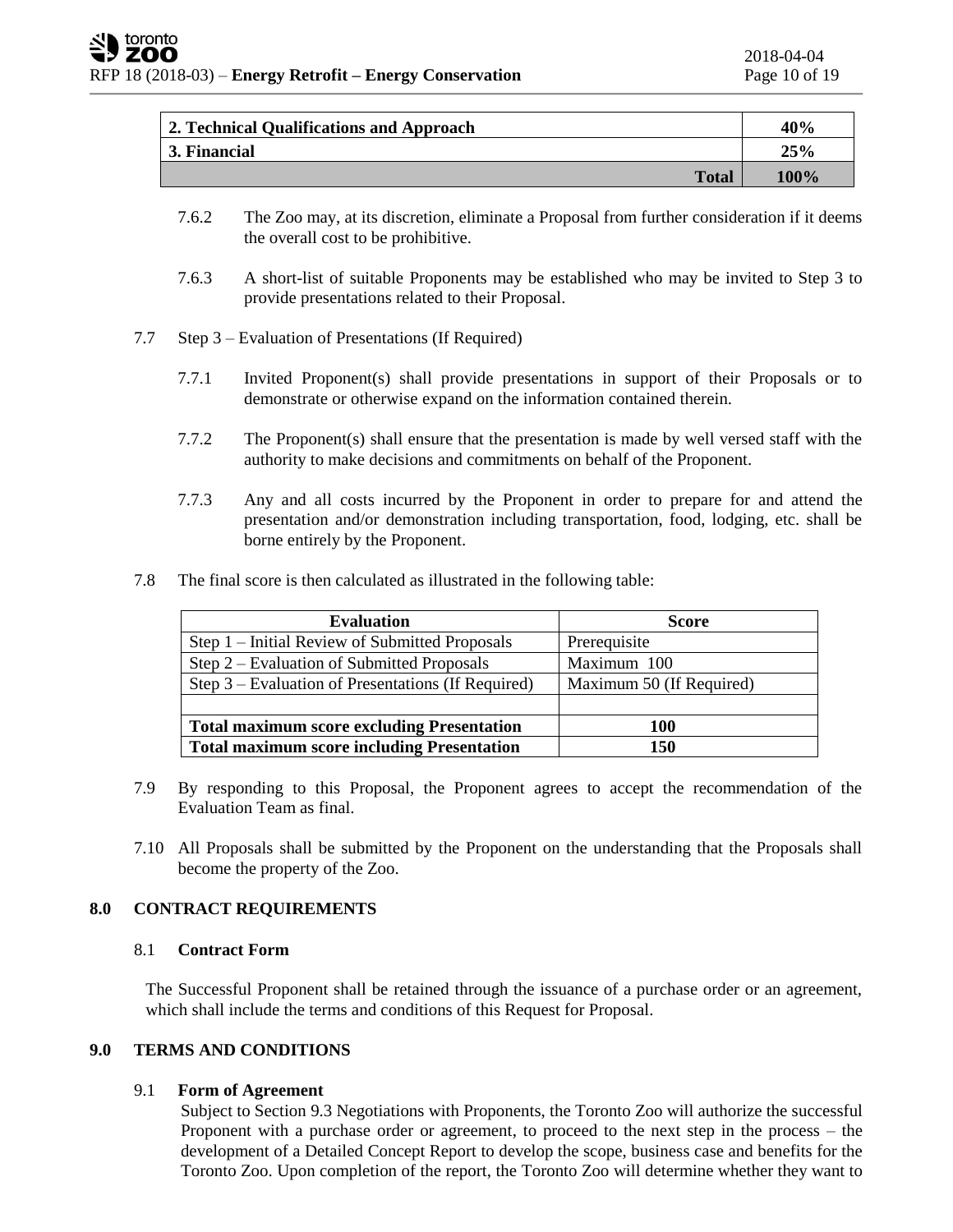proceed to the implementation phase and guarantee phase. Should the Toronto Zoo elect to proceed they will negotiate and sign a performance contract.

## 9.2 **Notice**

Toronto Zoo shall notify the successful Proponent that it has been selected to enter into discussions to finalize the Agreement(s).

#### 9.3 **Negotiations with Proponents**

After the selection of the successful Proponent(s), if any, the Toronto Zoo may finalize the terms and conditions of the Agreement with the Proponent(s) and,

- a) prior to making the award, Toronto Zoo shall have the option of entering into an agreement, on terms satisfactory to Toronto Zoo, as an interim measure;
- b) may, in its sole discretion, negotiate changes, amendments, or modifications to the Proponent's Proposal or to the Preferred Terms;
- c) based on the different Toronto Zoo requirements and the various Proponent's Proposals received, negotiations with multiple Proponents may be undertaken in accordance with this Section 9.3 Negotiations with Proponents;
- d) the entering into negotiations with a Proponent does not give rise to any obligation on the part of the Toronto Zoo to enter into negotiations with any other Proponent or Proponents; and
- e) the commencement or continuation of negotiations does not create any contractual obligation between the Toronto Zoo and any Proponent who may attend or participate in such negotiations.

#### 9.4 **Award**

The Toronto Zoo reserves the right to award all or any part of the work set out in this RFP or to accept all or part of a Proposal that provides the best overall value to the Toronto Zoo, in accordance with the terms, conditions, and Mandatory and General Requirements in this RFP.

Toronto Zoo reserves the right to reject any or all Proposals. In addition, the Toronto Zoo is not obligated to award an Agreement to any Proponent, even if one or any of the Proponents are evaluated as qualified. Without limiting the generality of the above, the Toronto Zoo will not be obligated to award an Agreement if:

- a) in the sole discretion of the Toronto Zoo, they determine that it would be in the Toronto Zoo's best interest not to award an Agreement;
- b) only one Proponent bids;
- c) the successful Proponent fails to enter into an Agreement in accordance with ARTICLE 9 TERMS AND CONDITIONS;
- d) the Proponent fails to obtain any of the permits, licenses, consults, or authorizations required pursuant to this RFP.

## 9.5 **The Detailed Concept Report**

The Toronto Zoo may, at its discretion, enter into a contract (as negotiated) with the IEPC if the financial payback (expressed in simple payback years) in the Detailed Concept Report is less than or equal to a simple payback up to 6 years. The financial payback will be determined by the Toronto Zoo. The simple payback will be calculated by total net project cost divided by total savings (cost will be net less grants available).

The Detailed Concept Report for the facilities will list all opportunities to reduce utility and operational costs, as well as make infrastructure improvements to various facilities within the Toronto Zoo. The Detailed Concept Report will outline a description of existing equipment and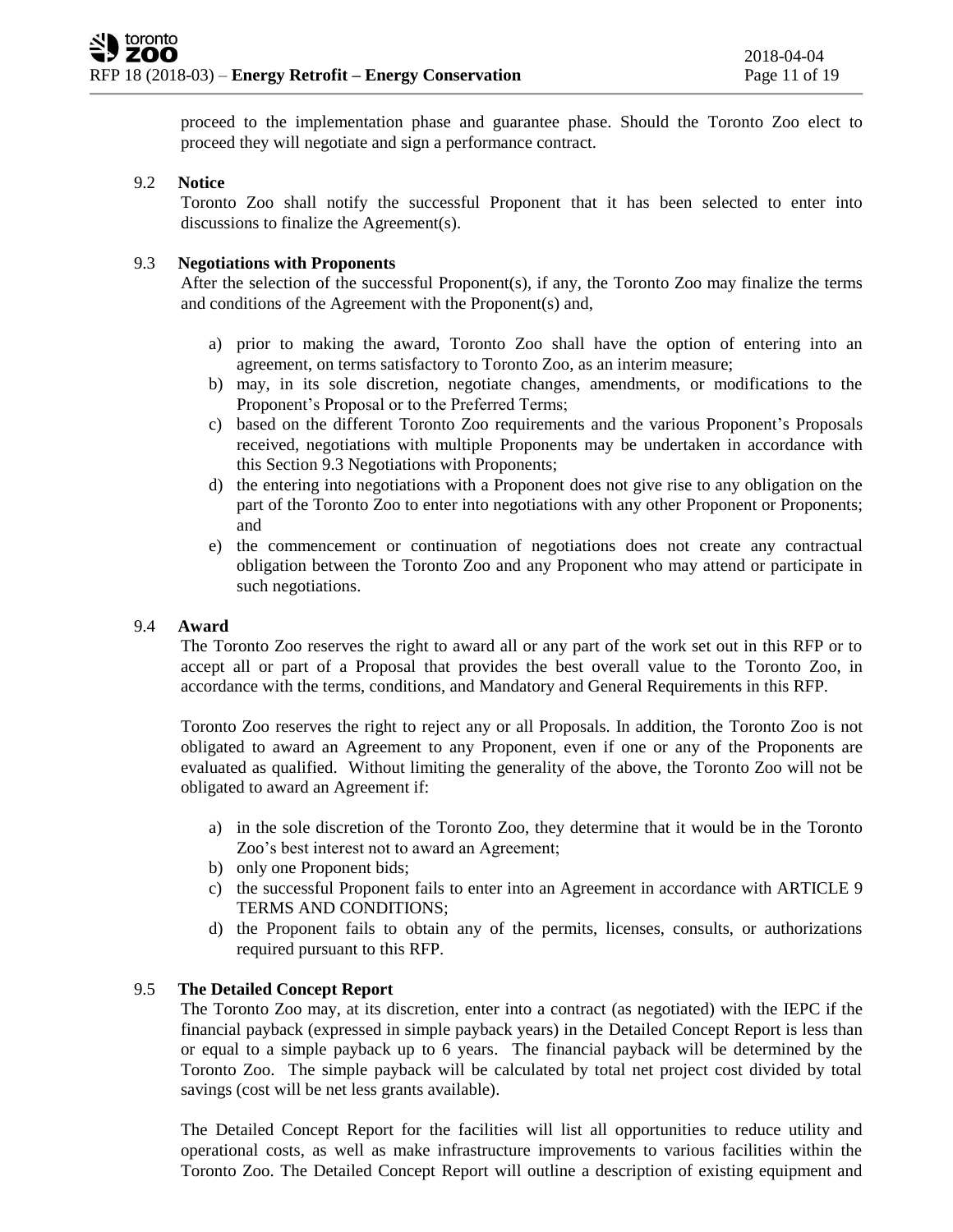systems, condition and operating methods, and will identify the anticipated strategies and detailed project scope of all Infrastructure Improvement Measures (IIM).

The Detailed Concept Report will outline anticipated savings calculations and project costs. The Detailed Concept Report shall also include a utility analysis that separates energy use into weather sensitive and non-weather sensitive components using regression analysis. Graphs of all utility accounts against Degree-Days for each billing period will be included in the report.

This payback period shall form the basis of the contract in that the IEPC will guarantee that all costs of the program will be supported by savings and pay back the project within the stipulated guarantee period. The Detailed Concept Report must be co-developed and signed by the Toronto Zoo, signifying acceptance of the proposed scope of work and acknowledgement of savings prior to implementation. Throughout the development of the Detailed Concept Report, the IEPC still remains the "engineers of record" of the document and shall be bound to this document under law.

The cost of the project will be based on industry accepted markup schedules. The IEPC must demonstrate that the mark ups and engineering rates have been accepted and used successfully on another public sector customer project in Canada. The cost estimates will be co-developed by the Toronto Zoo and the Proponent and once final estimating is complete, these project costs will be considered final, capped and guaranteed by the Proponent. The engineering rates will be reflective of the rates as recommended by the governing professional engineering association in Ontario.

## **Three Potential Outcomes of the Purchase Order or Agreement**

- 1. Should the IEPC meet the simple payback criteria of the agreement, then the Toronto Zoo and the IEPC may enter into the performance contract to proceed with the project.
- 2. Should the IECP fail to meet the simple payback criteria of the agreement, then the Toronto Zoo has no obligation to proceed any further or pay for the development of the Detailed Concept Report.
- 3. Should the IEPC meet the simply payback criteria of the agreement and the Toronto Zoo choose to cancel the project, then the Toronto Zoo is responsible to pay for the Detailed Concept Report as outlined in the Agreement. The Toronto Zoo will own the Detailed Concept Report.

## 9.6 **Agreement not Reached**

In the event that the successful Proponent fails or refuses to enter into or execute the Agreement within fourteen (14) calendar days of notification to the Proponent, the Toronto Zoo reserves the right to:

- a) extend the period for signing the Agreement;
- b) exclude the Proponent's Proposal from further consideration and to negotiate a final agreement with another Proponent without becoming obligated to offer to negotiate with all Proponents; and
- c) exercise any other applicable right set out in this RFP including but not limited to cancelling this RFP or issuing a new RFP for the same or similar work or equipment.

## 9.7 **Insurance and Policies**

- 9.7.1 The Consultant shall effect, maintain and keep in force, at its sole cost and expense and satisfactory to the COO as to form and substance the insurance described below:
- 9.7.2 The Consultant shall be required to arrange, pay for and maintain in force at all times at the Consultant's expense such comprehensive policies of insurance as applicable to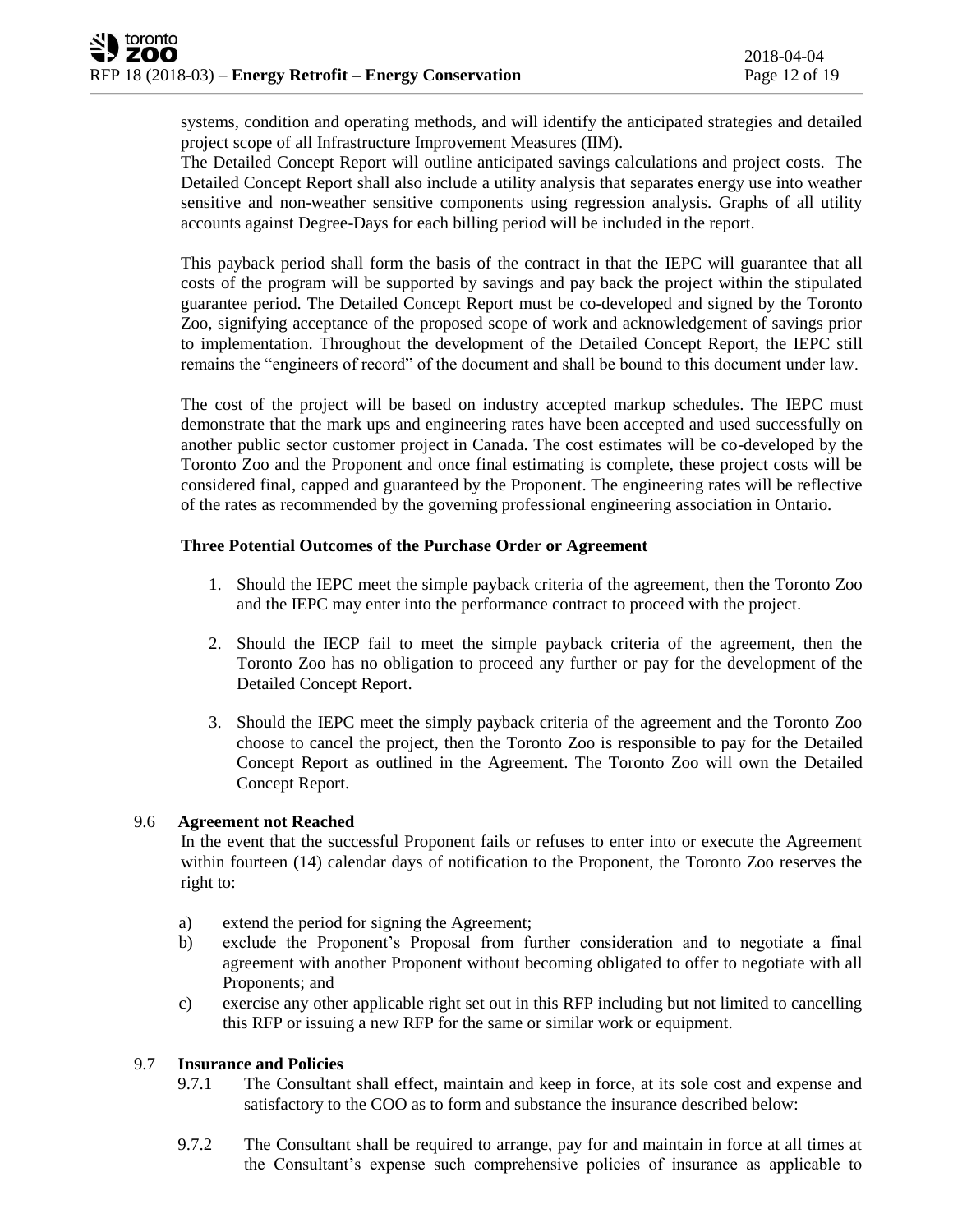persons undertaking the Work, including liability and professional liability (errors and omissions) coverage which are to be written in amounts, with deductible limits and terms that shall be subject to the approval of the COO at all times.

The Consultant shall provide certified copies of such insurance or a certificate(s) of insurance as determined by, and upon request of the Toronto Zoo. Without limiting the generality of the foregoing, the comprehensive general liability policy coverage required under the Contract will be Two Million (\$2,000,000) Dollars minimum and the policy shall name the Board of Management Toronto Zoo, Toronto and Region Conservation Authority and the City of Toronto as insured as if a separate policy had been issued to each and shall include a cross/liability-severability of interest clause.

Provide minimum \$2,000,000 Commercial Liability Insurance in respect of injury or death to a single person or for property damage in a manner satisfactory to the Chief Operating Officer must be maintained through the Project and included in the Fee Proposal.

Standard automobile liability insurance for all owned vehicles with limits of not less than Two Million Dollars (\$2,000,000.00) per occurrence.

Professional liability insurance (errors and omissions) with limits of not less than Two Million Dollars (\$2,000,000.00) per occurrence.

9.7.3 All insurance policies shall be endorsed to provide a minimum advance written notice of not less than thirty (30) days, in the event of cancellation, termination or reduction in coverage or limits, such notice to be made to the Chief Operating Officer.

All policies of insurance required to be taken out by the Consultant shall be placed with insurers licensed to conduct business in the Province of Ontario and shall be subject to the approval of the COO, acting reasonably.

The provisions of this section shall no way limit the requirements and obligations imposed on the successful firm elsewhere in the Contract, nor relieve the Consultant from compliance therewith and fulfillment thereof.

The parties agree that insurance policies may be subject to deductible amounts, which deductible amounts shall be borne by the Contract.

## 9.8 **Proponent Assurance**

Unless otherwise stated, the goods, material, articles, equipment, work or services, specified or called for in or under this Proposal, shall be delivered or completely performed, as the case may be, by the Proponent as soon as possible and in any event within the period set out herein as the guaranteed period of delivery or completion.

## 9.9 **Country of Origin**

Whenever possible, the goods, materials, articles or equipment, specified or called for in or under this Proposal, shall be of Canadian origin and manufacture.

#### 9.10 **Invoicing**

Unless otherwise indicated herein, the prices stated are payable in Canadian Funds at the head office of the Toronto Zoo. Harmonized Sales Tax where applicable shall each be shown as a separate item. The Proponent's HST registration number must be indicated on the invoice. The Proponent shall clearly show any special charges as separate items on the invoice.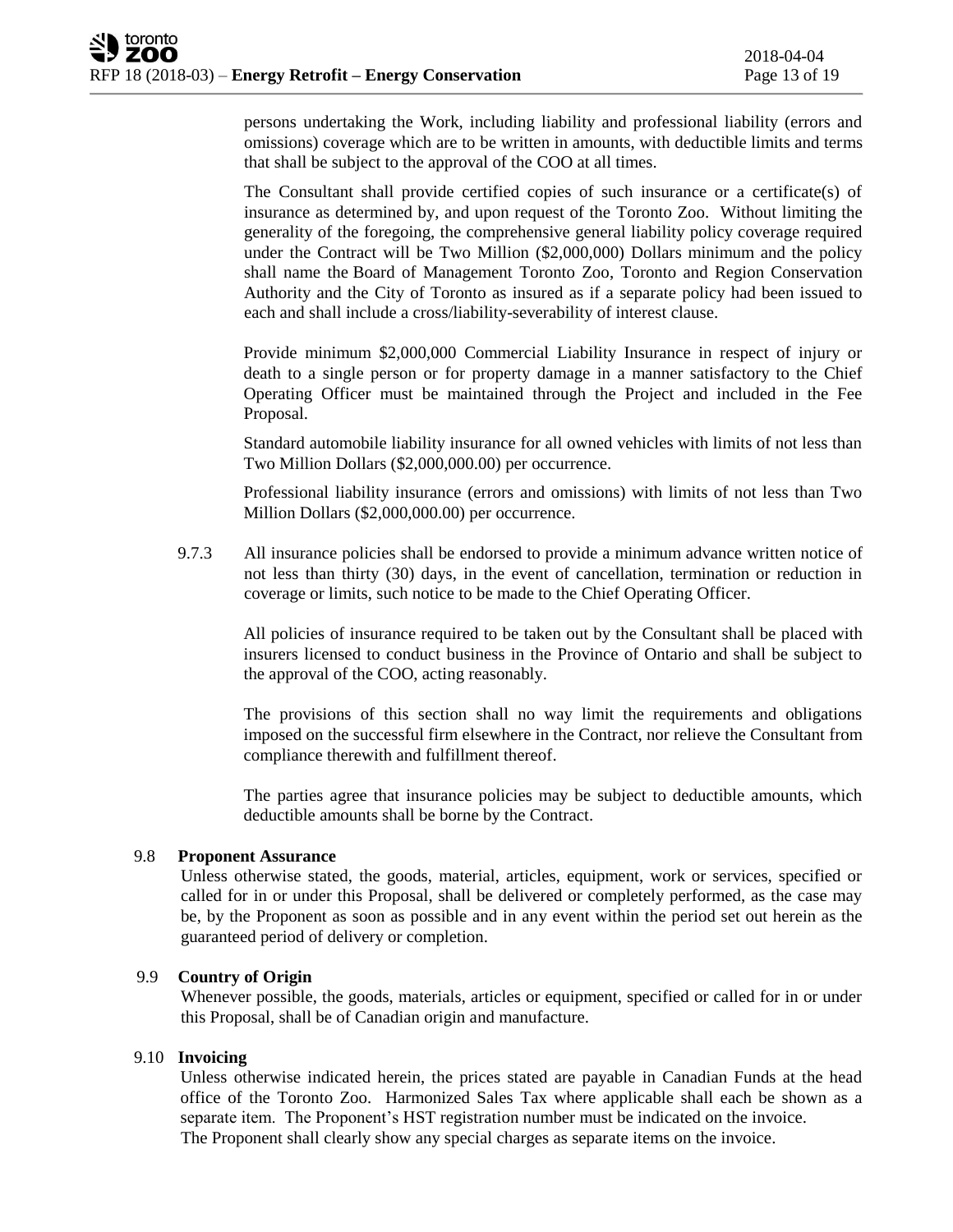Payments to non-resident Proponents may be subject to withholding taxes under the Income Tax Act (Canada). Unless a non-resident Proponent provides the Toronto Zoo with a letter from Revenue Canada Taxation waiving the withholding requirements, the Toronto Zoo will withhold the taxes it determines are required under the Income Tax Act (Canada). Further information is available at the CRA website, [www.cra-arc.gc.ca](http://www.cra-arc.gc.ca/)

## 9.11 **Right to Cancel**

The Toronto Zoo shall have the right to cancel at any time this Proposal or any contract or any part of any contract resulting from this Proposal in respect of the goods, material, articles, equipment, work or services set out in this Proposal or any such contract or part of such contract, not delivered or performed at the time of such cancellation, and the Toronto Zoo will not be responsible to make any payments in respect of any such goods, materials, articles, equipment, work or services and shall not incur any liability whatsoever in respect thereto.

In the event that the Proponent fails or neglects by any act or omission to comply with any of the conditions set out herein, this Proposal or any contract resulting from this Proposal may be unconditionally cancelled by the Toronto Zoo without notice to the Proponent.

## 9.12 **Interest**

The Bidder/Proponent shall not be entitled to any interest upon any bill on account of delay in its approval by the Toronto Zoo.

## 9.13 **Official Agreement**

No verbal arrangement or agreement, relating to the goods, material, articles, equipment, work or services, specified or called for under this Proposal, will be considered binding, and every notice advice or other communication pertaining thereto, must be in writing and signed by a duly authorized person.

## 9.14 **Safety**

The Proponent shall, as applicable, conform to and enforce strict compliance with the Occupational Health and Safety Act and for purposes of the Act be designated as the "constructor" for the Service.

The Proponent must adhere to all relevant Zoo policies, including, but not limited to, the Contractor Safety Policy, Working in the Vicinity of Animal Containments Policy and the Vehicles on Site Policy, copies of which the Chief Operating Officer, Toronto Zoo, shall supply to the Preferred Proponent.

## 9.15 **Indemnity**

The Proponent shall at all times well and truly save, defend, keep harmless and fully indemnify the Toronto Zoo, the Board of Management of the Toronto Zoo, the City of Toronto, the Toronto & Region Conservation Authority, and their servants, employees, officers, agents and invitees, from and against all actions, suits, claims, demands, losses, costs, charges, damages, and expenses, brought or made against or incurred by their servants, officers, employees, agents or invitees in any way relating, directly or indirectly, to goods, material, articles or equipment supplied or to be supplied, or to the supplying of goods or services, pursuant to this Proposal, or any other claim, action, suit, demand, loss, cost, charge, damage or expense relating to copyright, trademark or patent with regard directly or indirectly with any such goods, services, material, articles or equipment or the supply or performance thereof.

## 9.16 **Governing Law**

This RFP and any Proposal submitted in response to it and the process contemplated by this RFP including any ensuing Agreement shall be governed by the laws of the Province of Ontario. Any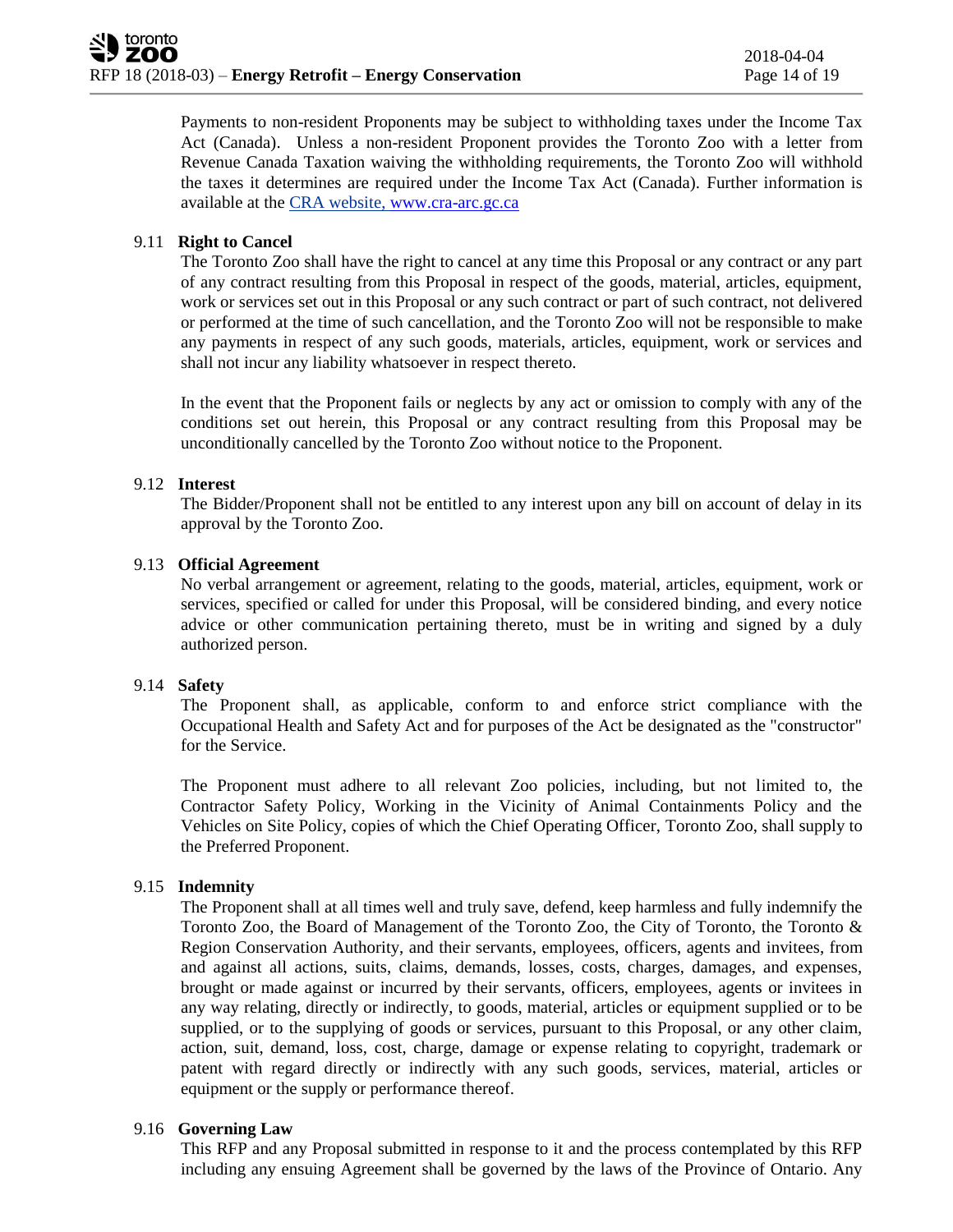dispute arising out of this RFP or this RFP process will be determined by a court of competent jurisdiction in the Province of Ontario

## 9.17 **Guarantee of Proposal**

All goods, material, articles, equipment, work or services, specified or called for in or under this Proposal, shall be supplied or performed at the price or process and on the basis set forth or referred to in and in accordance with the offer and this Proposal. The basis on which this Proposal is given shall include any specifications, plans, price schedules, samples, addenda or other details pertaining thereto, or provided in connection therewith.

#### 9.18 **Formal Contract**

The Proponent may be required and shall, if requested by the Toronto Zoo, execute and enter into a formal contract that is satisfactory to the solicitor for the Toronto Zoo, in order to document the contract resulting from this Proposal and to embody indemnity and related provisions that in the opinion of such solicitor are required to protect the Toronto Zoo.

## 9.19 **Warranty of Product**

The Proponent warrants any goods, material, articles or equipment, to be supplied under or pursuant to this Proposal, that is or are to be made or used for particular purpose, will be fit and suitable for that purpose.

#### 9.20 **Environmental Commitment – G.I.P.P.E.R.**

G.I.P.P.E.R. Statement of Principle – The Toronto Zoo in 1990-07-23, adopted the following G.I.P.P.E.R. (Governments Incorporating Procurement Policies to Eliminate Refuse Committee) Statement of Principle in order to contribute to waste reduction and to further the development and awareness of Environmentally Sound Purchasing.

"In order to contribute to waste reduction and to increase the development and awareness of Environmentally Sound Purchasing, acquisitions of goods and services will ensure that wherever possible specifications are amended to provide for the expanded use of durable products, reusable products and products (including those used in services) that contain the maximum level of postconsumer waste and/or recyclable content, without significantly affecting the intended use of the products or service. It is recognized that cost analysis is required in order to ensure that the products are made available at competitive prices"

All Proponents are encouraged to be pro-active in assisting the Toronto Zoo in achieving this principle. Alternative goods & services, suggested by the Proponent, addressing the above principle will be considered by the Toronto Zoo, within a reasonable price range.

## 9.21 **Proposal/Quotation Costs**

The proponent shall bear all costs and expenses with respect to the preparation and submission of its proposal/quotation costs and the bidder participation in the proposal/quotation/proposal costs process, including, but not limited to: site visits and inspections, all information gathering processes, interviews, preparing responses to questions or requests for clarification from the Toronto Zoo, preparation of questions for the Toronto Zoo, and contract discussions and negotiations.

The Toronto Zoo shall not be responsible for or liable to pay any proposal/quotation costs of any proponent regardless of the conduct or outcome of the proposal/quotation Request, Purchase Order process or Contract process.

## 9.22 **Copyright**

All final custom designs, artwork, etc. shall become the property of the Toronto Zoo. The Toronto Zoo shall retain sole copyright of all work that is developed or created at the request of the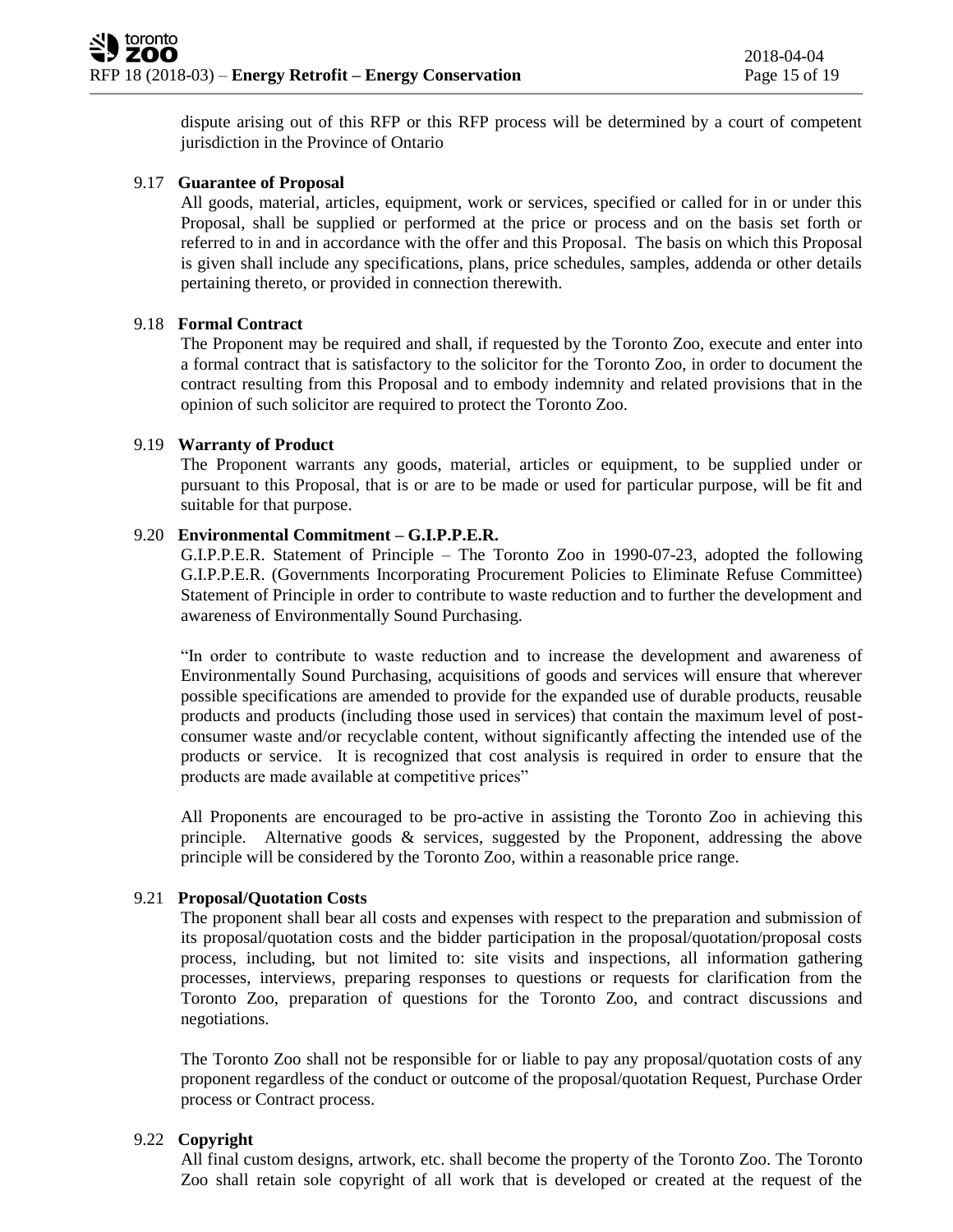Toronto Zoo Toronto Zoo and the Proponent shall have no rights of sale or production other than the use for personal promotion of the author.

If the Proponent finds discrepancies in or omissions from these Specifications or if he/she is in doubt as to their meaning, he/she shall notify the Toronto Zoo, who may issue a written addendum. The Toronto Zoo will make oral interpretations of the meaning of these documents and drawings.

If an addendum(s) are issued by the Toronto Zoo during the proposal period, such addendum(s) must be acknowledged by the Proponent in writing in their pricing submission.

## 9.23 **Toronto Zoo Rights and Options Reserved**

The Toronto Zoo reserves the right to award the contract to any proponent who will best serve the interest of the Toronto Zoo. The Toronto Zoo reserves the right, in its sole discretion, to exercise the following rights and options with respect to the proposal submission, evaluation and selection process under this RFP:

- (a) To reject any or all proposals;
- (b) To re-issue this RFP at any time prior to award of work;
- (c) To cancel this RFP with or without issuing another RFP;
- (d) To supplement, amend, substitute or otherwise modify this RFP at any time prior to the selection of one or more proponents for negotiation;
- (e) To accept or reject any or all of the items in any proposal and award the work in whole or in part;
- (f) To waive any informality, defect, non-responsiveness and/or deviation from this RFP and its requirements;
- (g) To permit or reject at the Toronto Zoo's sole discretion, amendments (including information inadvertently omitted), modifications, alterations and/or corrections of proposals by some or all of the proponents following proposal submission;
- (h) To request that some or all of the proponents modify proposals based upon the Toronto Zoo's review and evaluation;
- (i) To request additional or clarifying information or more detailed information from any Proponent at any time, before or after proposal submission, including information inadvertently omitted by the proponent.

## 9.24 **Performance**

All work to be done under the Contract shall be done to the satisfaction of the Toronto Zoo or their representative authorized to act for them, and the materials and process of preparation and manufacture shall at all times be subject to their examination and inspection and rejection in any stage of the preparation or manufacture.

#### 9.25 **Co-ordination of Work**

The proponent shall co-ordinate all work with the Toronto Zoo and its representative to ensure coordination and timely execution of service.

#### 9.26 **Education Institute Status**

The Toronto Zoo is a registered educational institute and accordingly may be eligible for preferred pricing which should be reflected in the Tender as submitted

## 9.27 **Charity Status**

The Toronto Zoo is a registered charitable organization (registration #BN 119216398RR0001) and accordingly may be eligible for preferred pricing which should be reflected in the Quotation as submitted.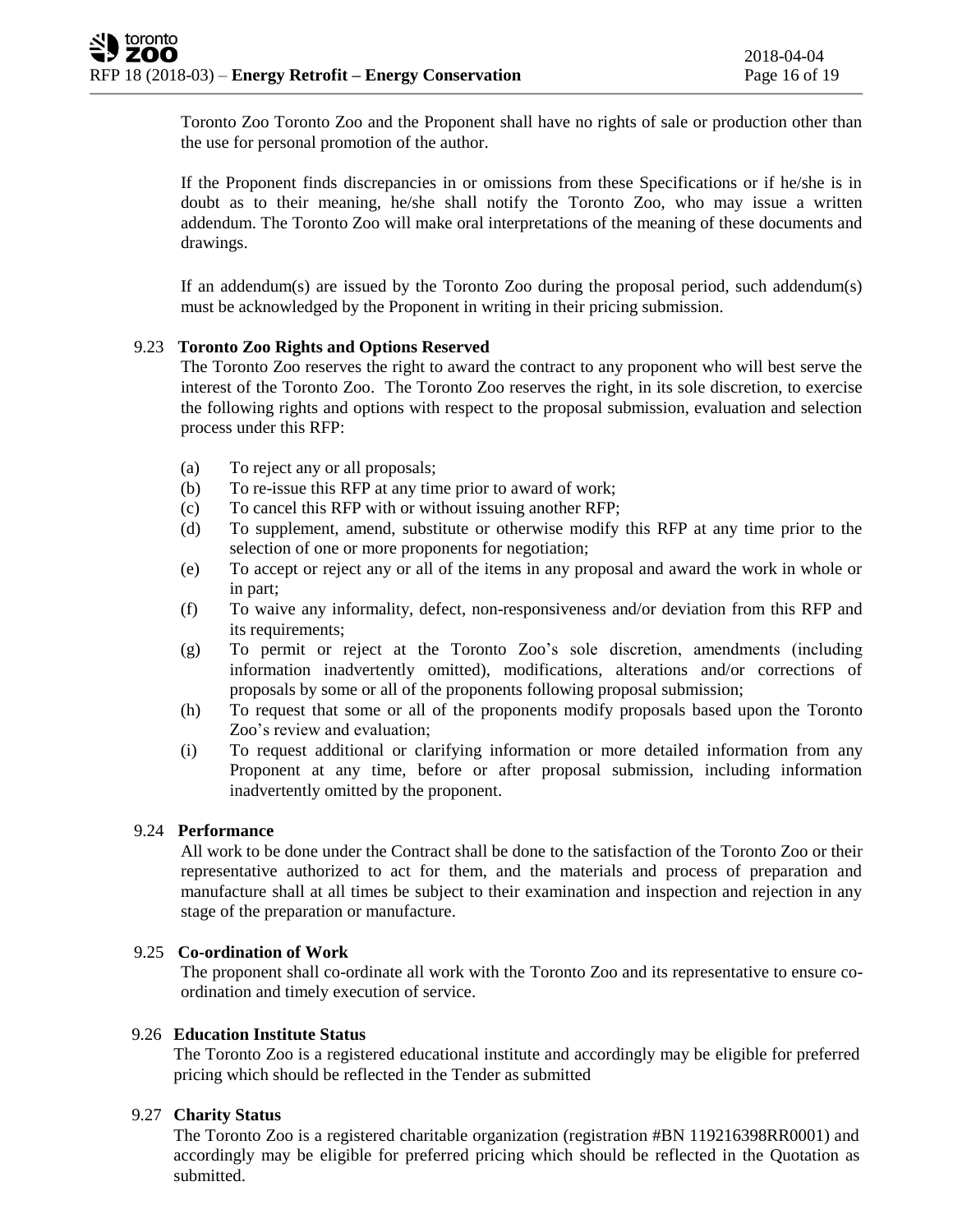#### **10.0 SUBMISSION FORMS**

The undersigned Proponent having reviewed and fully understood the RFP and all terms and requirements of the RFP and all terms and conditions of the RFP and information provided, hereby submits the attached Proposal and supporting materials ("the Proposal") in accordance.

I/We, hereby, have received, allowed for and included as part of our submission all issued Addendum numbered \_\_\_\_\_\_\_\_\_\_.

The Board of Management of the Toronto Zoo reserves the right to reject any or all Proposals or to accept any Proposal, should it deem such action to be in its interests.

By submitting a Proposal the Proponent agrees to all of the terms and conditions of this Request for Proposal.

By signing and submitting this proposal, you are agreeing to the release of your proposal information, as deemed necessary by the Board, in order to conduct business associated with this proposal or project.

| <b>COMPANY INFORMATION</b> |           |
|----------------------------|-----------|
| Company Name:              |           |
|                            |           |
| Name of authorized         |           |
| Signing Officer            | Title:    |
| Signature:                 | Date:     |
|                            |           |
| <b>Contact Name:</b>       | Title:    |
|                            |           |
| Address:                   |           |
| Telephone #:               | Fax #:    |
|                            |           |
| Email:                     | Web Site: |
|                            |           |
| HST#:                      |           |
|                            |           |

| <b>DISCOUNT</b>                                                                                 |  | <b>Discount</b> | Davs |
|-------------------------------------------------------------------------------------------------|--|-----------------|------|
| Discount allowed for prompt payment and period within which<br>invoice must be paid to qualify. |  | $\%$            |      |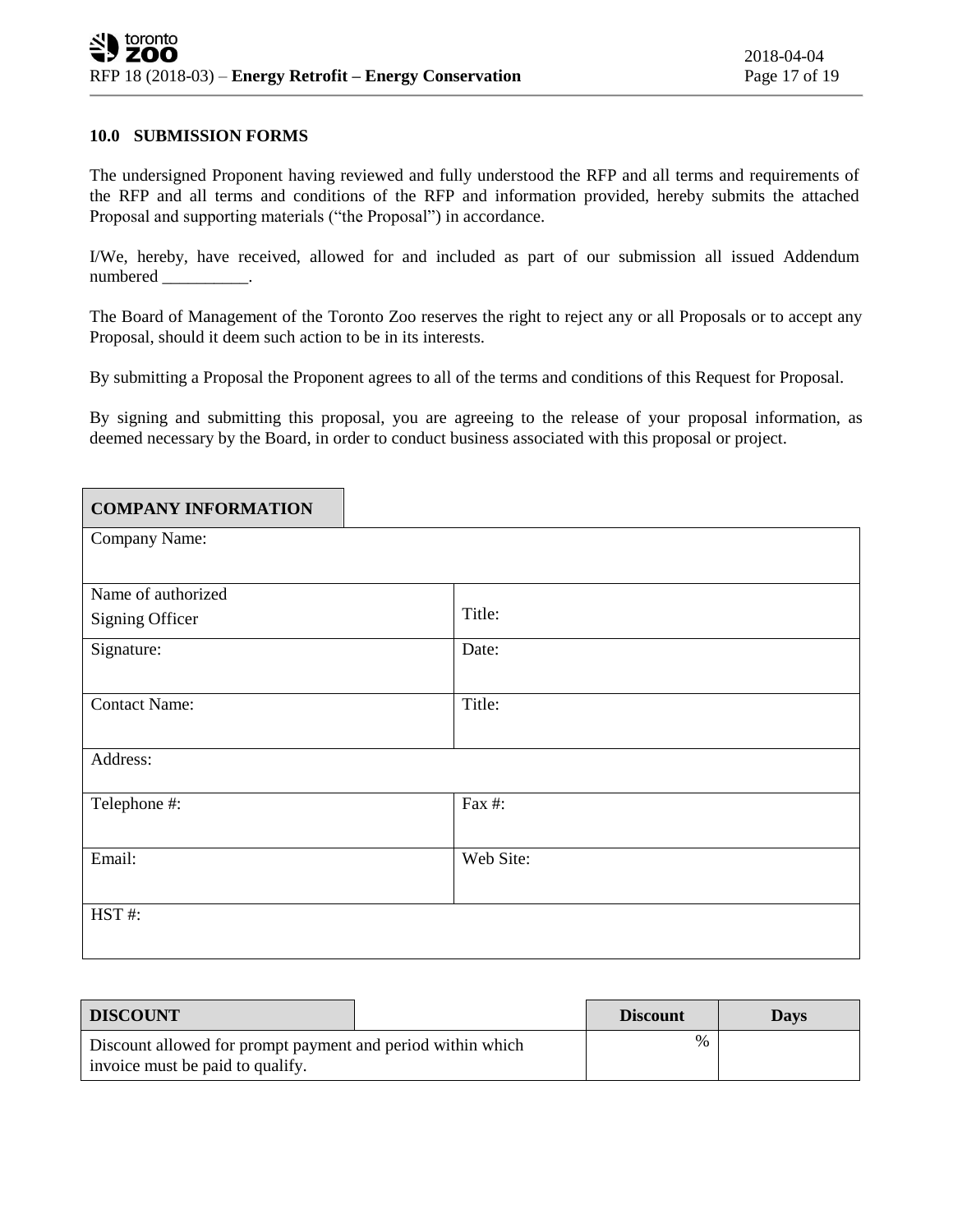## **SUBMISSION LABEL**

**This address label should be printed and affixed to the front of your sealed tender, quotation and proposal envelope/package submission. Toronto Zoo will not be held responsible for envelopes and packages that are not properly labeled or submitted to an address other than the one listed on this label.**

**Proponent Name** 

**RFP 18 (2018-03)- Energy Retrofit - Energy Conservation Closing: Thursday, 2018-04-26, 12:00 hours (noon) local time**

#### **TO BE RETURNED TO**

**TORONTO ZOO C/O SUPERVISOR, PURCHASING & SUPPLY ADMINISTRATIVE SUPPORT CENTRE 361A OLD FINCH AVE. TORONTO, ONTARIO M1B 5K7**